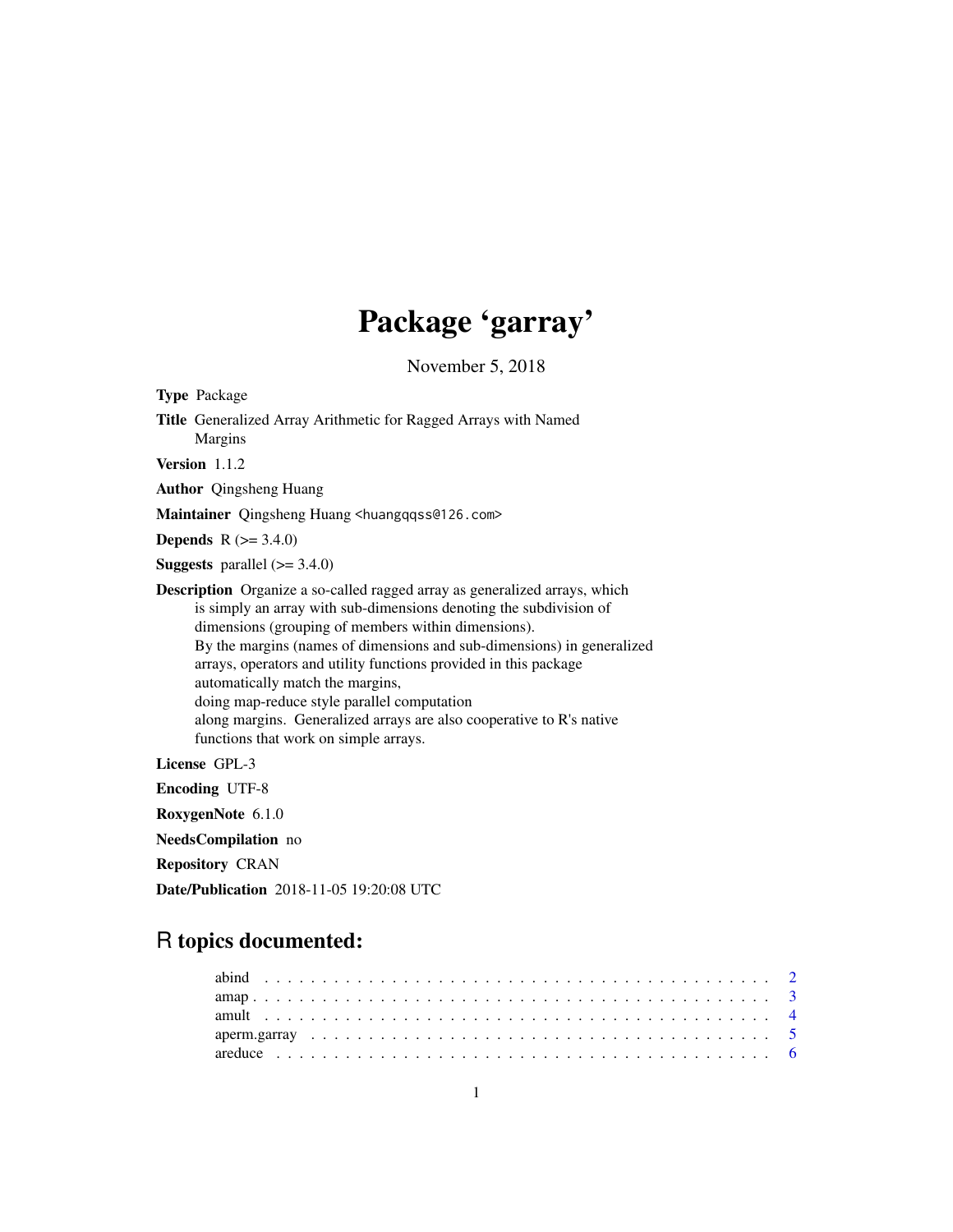#### <span id="page-1-0"></span> $2 \cos \theta$  abind

#### **Index** [17](#page-16-0)

abind *Combine generalized arrays*

## Description

Combine generalized arrays, similar to the manner cbind and rbind work. Put a sequence of generalized arrays and get a single generalized array of the same or one more margins.

#### Usage

 $abind(..., margins = character(), along = character())$ 

## Arguments

| $\ddots$ . | arrays, or a list of several arrays. Margins of these arrays should be the same.                                                                                                                                                                                                                                                                                                                                                                        |
|------------|---------------------------------------------------------------------------------------------------------------------------------------------------------------------------------------------------------------------------------------------------------------------------------------------------------------------------------------------------------------------------------------------------------------------------------------------------------|
| margins    | Resulting margins. If includes a totally new margin (not used by any arrays in<br>), then along is neglected and the new margin setting along. If no new name<br>and length(along)== $0L$ , the last margins become along. If $0L == length(margins)$ ,<br>along will become last dimensions of output.                                                                                                                                                 |
| along      | The dimension along which to bind the arrays. The arrays may have different<br>lengths along that dimension, and are bind along it, with addition subdimension<br><sup>2</sup> *.bind.from' indicating the composition of the along dimension. Some arrays<br>may not have that margin, then the dimension of these arrays expand to 1. If<br>along is a totally new margin, it is created. In such case, all arrays should have<br>the same dimension. |

## Details

Combine sdim correctly. Saving or dropping of subdimensions follow a few rules: subdimensions of the margin with bound along are dropped; of the other margins are save unless the names of subdimensions are the same; subdimensions of the same names are dropped except the first one.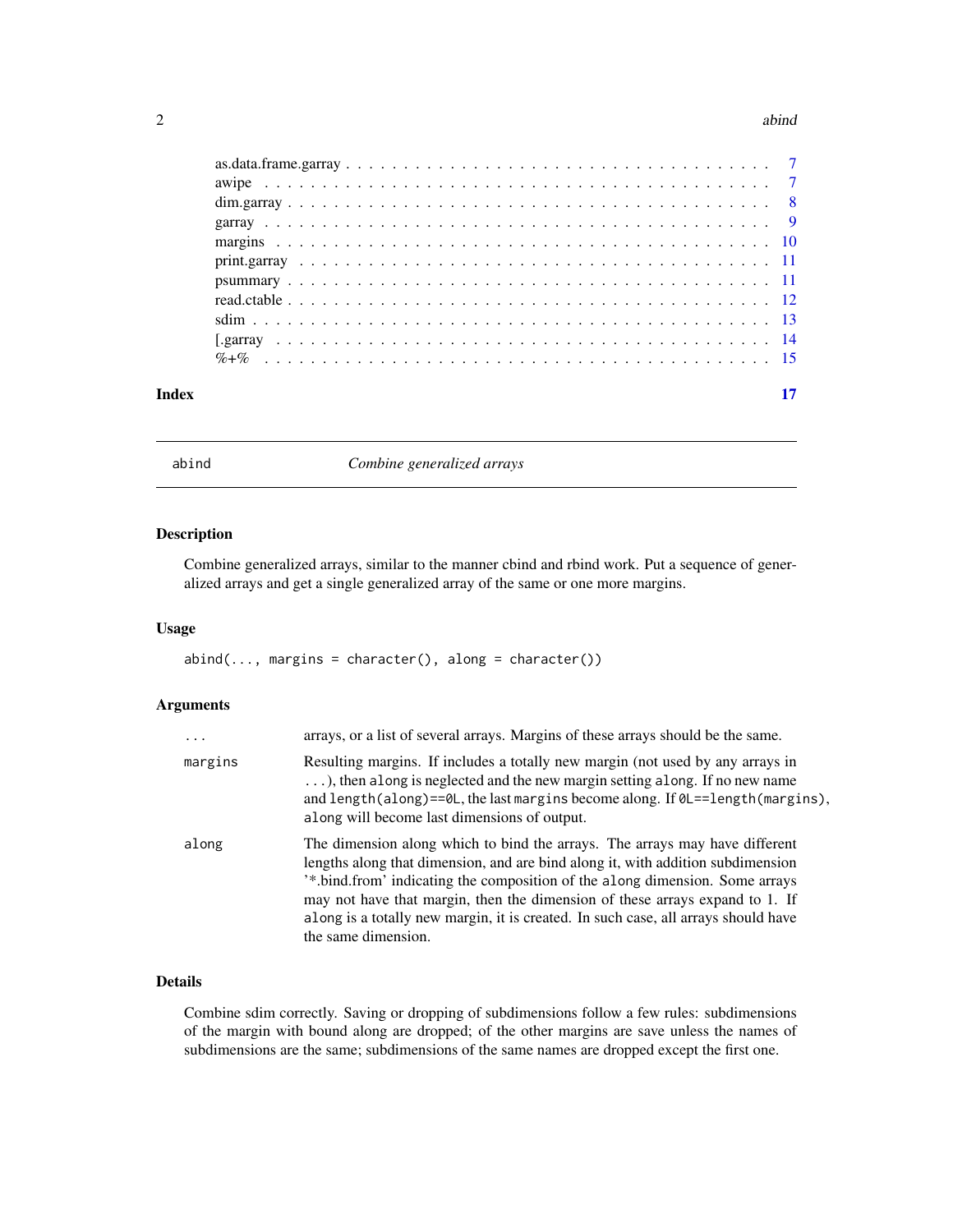#### <span id="page-2-0"></span>amap 3

## Examples

```
a \leq garray(1:24, c(4, 6),
dimnames=list(X=1:4, Y=letters[1:6]),
  sdim=list(XX=c(x1=3,x2=1), YY=c(y1=1,y2=2)))
b <- garray(1:6/10,6,dimnames=list(Y=letters[1:6]))
ab \leq abind(a=a, b=b, along="X")
#abind(a, b, margins=c("X","Y")) # Error
ab2 <- abind(a=a, b=b, margins=c("X","Y"), along="X")
aa <- abind(a=a, a=a, along="Z")
ab3 \leq abind(a, b, along="X")
```
amap *Mapping matching dimension of arrays with a function*

## Description

Generalized and smart mapply()/Map()/outer()/sweep() for data mapping. Matching is checked automatically.

## Usage

```
amp(FUN, ..., MoreArgs = NULL, SIMPLIFY = TRUE, VECTORIZED = NA)## S3 method for class 'garray'
Ops(e1, e2)
```
## Arguments

| <b>FUN</b> | Known vectorized function is recognized if passed in as character. Other func-<br>tions will be vectorized by $mapply()$ .                                                                                                                                                                                                               |
|------------|------------------------------------------------------------------------------------------------------------------------------------------------------------------------------------------------------------------------------------------------------------------------------------------------------------------------------------------|
| .          | Arrays with margins (names of dimnames) and maybe with sdim. Orders of their<br>margins can be different, but the extent along a margin is matched. Unmatched<br>margins are broadcasting like outer(). Scalar (length 1 vector) do not contribute<br>margins and not broadcast here (they will broadcast by .mapply() later).           |
| MoreArgs   | a list of other arguments to 'FUN', no matching of margins.                                                                                                                                                                                                                                                                              |
| SIMPLIFY   | logical, attempt to reduce the result to exclude recursive structure (no list hier-<br>achy but plain generalized array).                                                                                                                                                                                                                |
| VECTORIZED | Whether FUN is vectorized will affect the behaviours. Some combination of<br>FUN and VECTORIZED is not simply slowing down, but produces meaningless<br>results or even stop (e.g., cumsum). TRUE - call FUN once with arrays being<br>reorganize on dimensions; FALSE - call FUN many times (via .mapply), with<br>each cell of arrays. |
| e1, e2     | Generalized arrays, being operands.                                                                                                                                                                                                                                                                                                      |

## Value

The dimensions is deduced from inputs.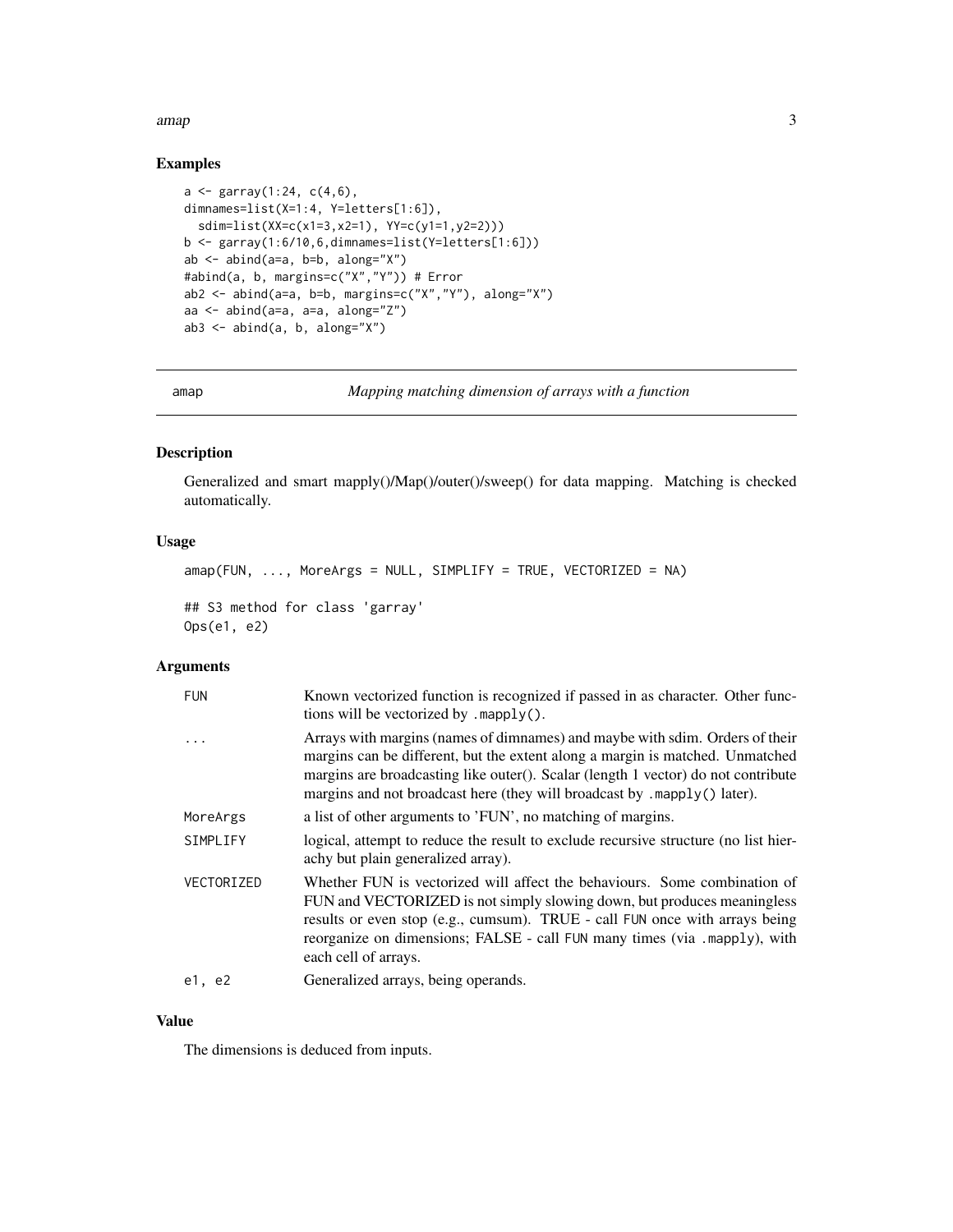#### Examples

```
a <- garray(1:24, c(4,6,2), dimnames=list(X=1:4, Y=letters[1:6], Z=NULL),
sdim=list(XX=c(x1=3,x2=1), YY=c(y1=1,y2=2)))
b \leq garray(1:6/10,6,dimnames=list(Y=letters[1:6]))
c \leq - garray(1:4/100,c(X=4))
d <- garray(1:4/1000,c(Y=4))
e <- garray(1:2/1000,c(X=2))
f \leftarrow garray(0,c(Z=2))
g \leftarrow garray(0,c(ZZ=2))
m1 <- amap(psummary,c,a,b, 0.0001, VECTORIZED=FALSE)
m2 <- amap(sum, c,a,b, 0.0001, VECTORIZED=FALSE)
m3 <- c+a+b+ 0.0001
n1 <- amap(sum, c,a,b,d, 0.0001, VECTORIZED=FALSE)
n2 <- amap(sum, c,a,b,e, 0.0001, VECTORIZED=FALSE)
n3 <- amap(sum, c,a,b,e,f, 0.0001, VECTORIZED=FALSE)
p1 <- amap(sum, c,a,b,e,f,g,0.0001, VECTORIZED=FALSE)
q1 <- amap(sum, c,a,b,e,f,g,0.0001, SIMPLIFY=FALSE, VECTORIZED=FALSE)
q2 <- amap(c, c,a,b,e,f,g,0.0001, SIMPLIFY=FALSE, VECTORIZED=FALSE)
q3 <- amap(list,c,a,b,e,f,g,0.0001, SIMPLIFY=FALSE, VECTORIZED=FALSE)
m1 == m2m2 == m3m2==aperm(m3, 3:1)
```
amult *Generalized array multiplication.*

#### Description

Default to Einstein summation convention, without explicitly subscripts.

#### Usage

 $amult(X, Y, FUN = "*", SUM = "sum", BY = NULL, MoreArgs = NULL,$ ..., SIMPLIFY = TRUE, VECTORIZED = TRUE)

X %X% Y

| X.Y        | Generalized arrays that can be multiplied. |  |
|------------|--------------------------------------------|--|
| <b>FUN</b> | The 'multiply' function.                   |  |
| <b>SUM</b> | The 'reduce' function.                     |  |
| ВY         | margins excluded from summary by SUM.      |  |
|            | MoreArgs, SIMPLIFY, VECTORIZED             |  |
|            | Argument used by $'amp()'.$                |  |
|            | Argument used by 'areduce()'.              |  |

<span id="page-3-0"></span>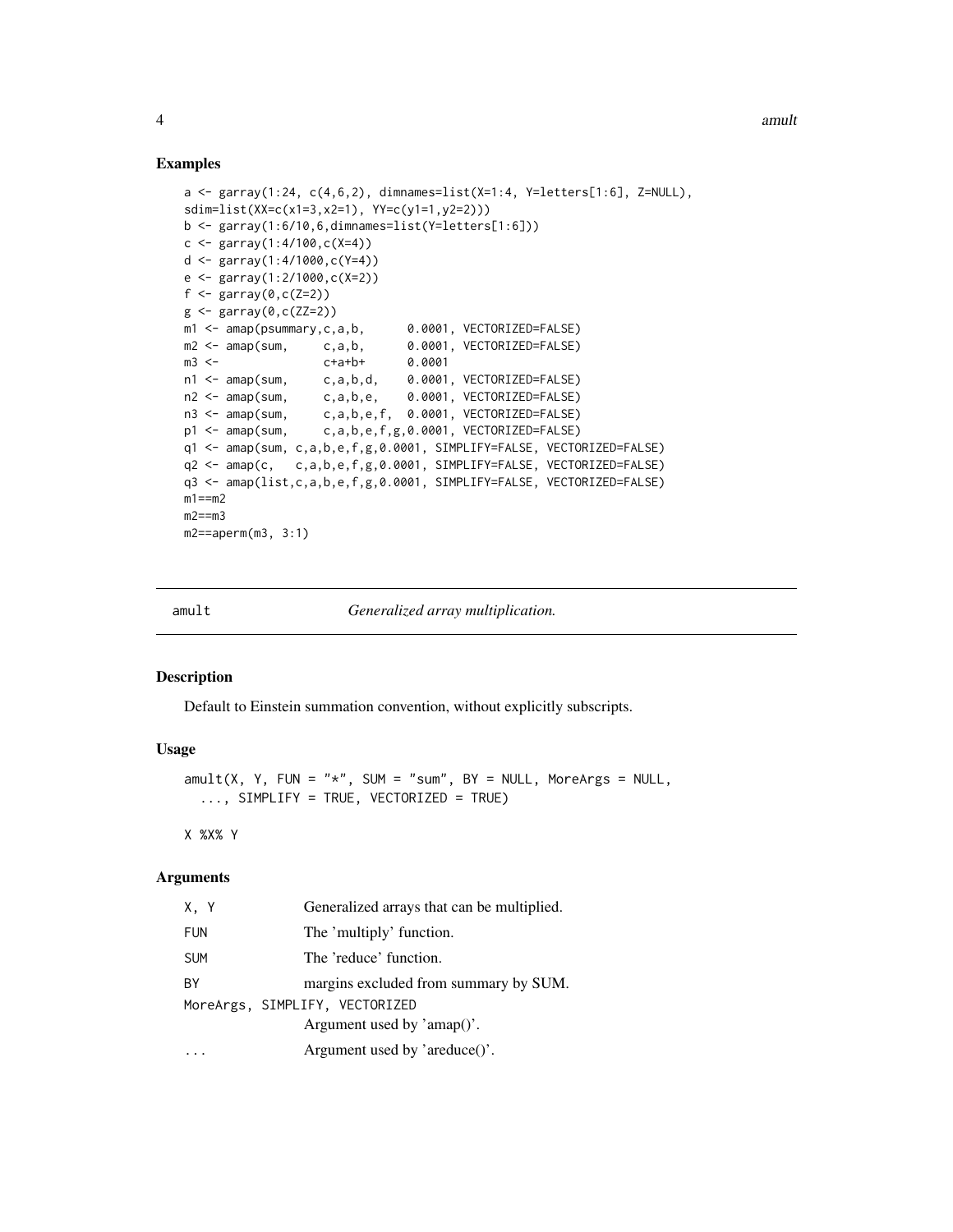## <span id="page-4-0"></span>aperm.garray 5

## Details

Margins shared by X and Y are parallelly mapped by FUN, and then reduced by SUM (inner product like %\*%); margins in BY and shared by X and Y are simply mapped by FUN but excluded from reducing (parallel product like \*); other margins are extended repeatly (outer product like %o%). Shared margins not to be mapped have to be renamed (like outer product). For special FUN and SUM, fast algorithms are implemented.

## Examples

```
a <- garray(1:24, c(4,6), list(X=LETTERS[1:4], Y=letters[1:6]),
sdim=list(XX=c(x1=3,x2=1), YY=c(y1=1,y2=2)))
b <- garray(1:20, c(Z=5, X=4))
c <- garray(1:120, c(X=4,Y=6,Z=5))
m1 \leq -amult(a, b)m2 \le amult(a, b, `*`, sum)
m3 \le amult(b, a)
all.equal(m1, m2)
all.equal(m1, m3)
all.equal(m1, t(m3))
n1 \leq amult(a, c, \leq, sum)
n2 <- a%X%c
all.equal(n1, n2)
amult(garray(1:5,margins="I"), garray(1:8,margins="J"))
amult(garray(1:8,c(I=2,J=4)), garray(1:9,c(K=3,L=3)))
```
aperm.garray *General array transposition*

## Description

Restore garray attributes that discarded by aperm.default(). Cannot permute between subdimension (means to promote subdimension of equal length into regular dim and reduce dim into subdimension), sorry.

#### Usage

## S3 method for class 'garray'  $aperm(a, perm = NULL, ...)$ 

| a                       | A generalized array to be transposed.                       |
|-------------------------|-------------------------------------------------------------|
| perm                    | Desired margins after permutation, integer or character.    |
| $\cdot$ $\cdot$ $\cdot$ | Useless, potential arguments inherited from the S3 generic. |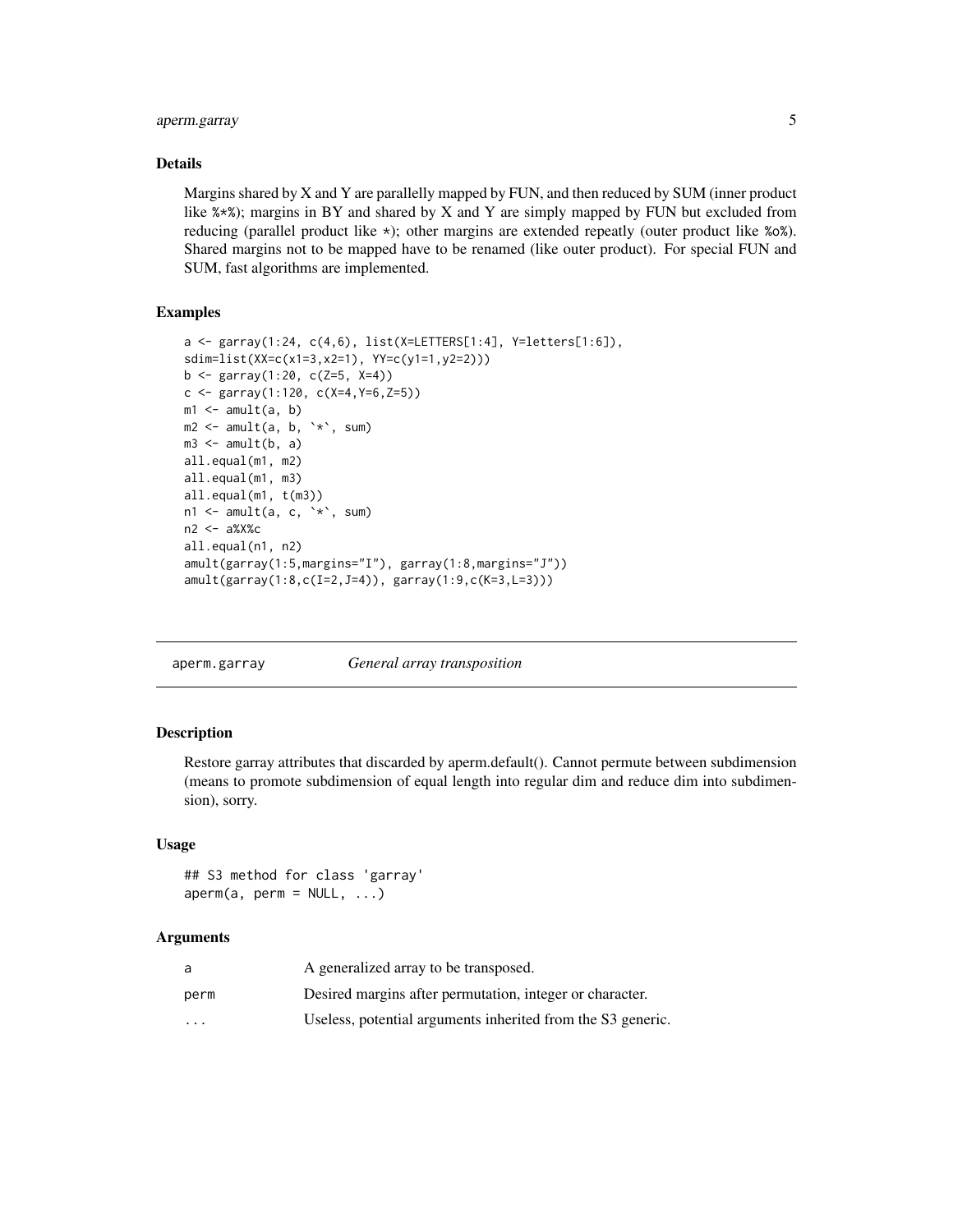<span id="page-5-0"></span>

#### Description

Generalized and smart apply()/Reduce()/tapply() for data folding.

#### Usage

areduce(FUN, X, MARGIN, ..., SIMPLIFY = TRUE, SAFE = FALSE)

#### Arguments

| <b>FUN</b>  | Usually a summary function (like all and sum).                                                                                                                                                                                                                                                       |
|-------------|------------------------------------------------------------------------------------------------------------------------------------------------------------------------------------------------------------------------------------------------------------------------------------------------------|
| X           | A garray, with margins (names of dimnames) and maybe with sdim.                                                                                                                                                                                                                                      |
| MARGIN      | Some margins of X and names of sdim. MARGIN=character() means to reduce<br>all margins (over no margin). In such case, areduce() is not needed actually.                                                                                                                                             |
| $\ddotsc$   | Further arguments to 'FUN', no matching of margins.                                                                                                                                                                                                                                                  |
| SIMPLIFY    | TRUE - simplifies the result list to vector of atomic if possible, and triggers<br>warning and not simplifies if impossible; FALSE - not simplifies for non speed-<br>up function, and issues warning (and have to simplify) for speed-up function;<br>NA - simplifies but no warning if impossible. |
| <b>SAFE</b> | TRUE - use safe but slow implementation, in which data splited from the array<br>are reorganized into small arrays (as are being subset by []) and passed to FUN<br>(other attributes are dropped, however); FALSE - faster, data are passed to FUN<br>as dimension-less vectors.                    |

#### Value

A matrix (similar to return of apply() or tapply()), with the trailing margins the same as MAR-GIN, while the leading margins depend on FUN and SIMPLIFY. If FUN returns a scalar or SIM-PLIFY=FALSE, then no leading margins. In MARGIN, subdimension is replaced with superdims.

## Examples

```
a \leq garray(1:24, c(4, 6),
dimnames=list(X=LETTERS[1:4], Y=letters[1:6]),
sdim=list(XX=c(x1=3,x2=1), YY=c(y1=1,y2=2)))
x1 \leq -\text{ areduce("sum", a, c("X"))}x2 \le - areduce('sum', a, c("X"))
stopifnot(garray(c(66,72,78,84), margins="X")==x1, x2==x1)
yy1 <- areduce("sum", a, c("YY"))
yy2 <- areduce(`sum`, a, c("YY"))
stopifnot(garray(c(10,68,58,164), margins="Y")==yy1, yy2==yy1)
xyy1 <- areduce("sum", a, c("X","YY"))
xyy2 <- areduce(`sum`, a, c("X","YY"))
stopifnot(xyy1==xyy2)
```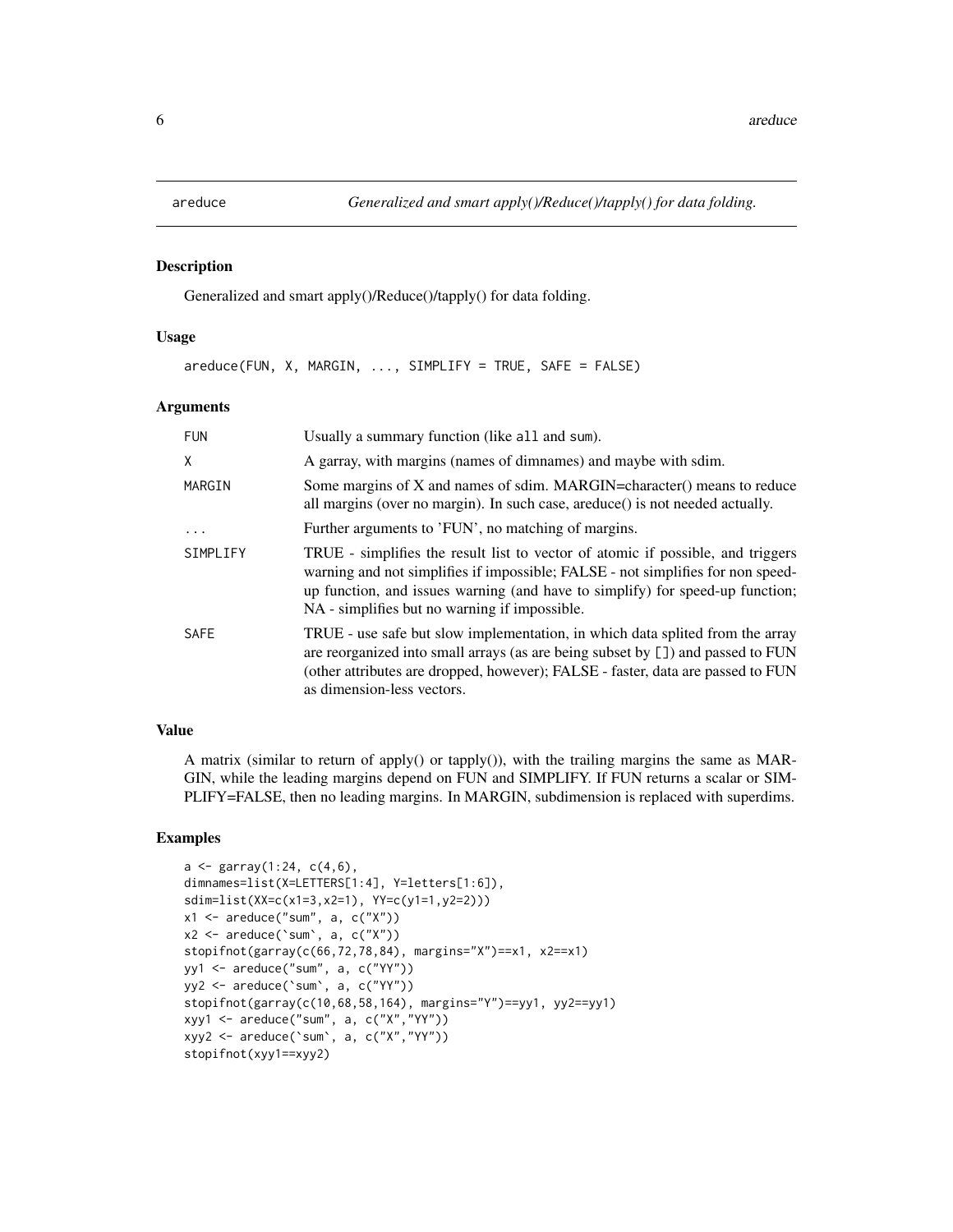```
xxyy1 <- areduce("sum", a, c("XX","YY"))
xxyy2 <- areduce(`sum`, a, c("XX","YY"))
stopifnot(garray(c(6,4,48,20,42,16,120,44), c(X=2,Y=4))==xxyy1)
stopifnot(xxyy2==xxyy1)
b \leq garray(1:24, c(3, 4, 2),
dimnames=list(X=LETTERS[1:3], Y=letters[1:4], Z=NULL),
sdim=list(XX=c(x1=2,x2=1), YY=c(y1=1,y2=1)))
xxyyz1 <- areduce("sum", b, c("XX","YY","Z"))
xxyyz2 <- areduce(`sum`, b, c("XX","YY","Z"))
stopifnot(xxyyz1==xxyyz2)
xyz1 <- areduce(identity, b, c("XX","YY","Z"), SIMPLIFY=FALSE)
xyz2 <- areduce("c", b, c("XX","YY","Z"), SIMPLIFY=FALSE)
xy1 <- areduce(identity, b, c("XX","YY"), SIMPLIFY=FALSE, SAFE=TRUE)
stopifnot(identical(dimnames(xy1[2,3][[1]]), list(X="C",Y="c",Z=NULL)))
# garray of lists, cannot use `xyz1==xyz2` etc to compare.
```
as.data.frame.garray *Coerce to a Data Frame*

#### Description

Convert a 2D generalized array into a data.frame, making print() work correctly.

#### Usage

```
## S3 method for class 'garray'
as.data.frame(x, row.names = NULL, optional = FALSE,
 col.names = NULL, ..., stringsAsFactors = FALSE)
```
#### Arguments

| $\mathsf{x}$ | A generalized array object.                           |  |
|--------------|-------------------------------------------------------|--|
|              | row.names, optional, stringsAsFactors,                |  |
|              | See the same arguments in ?as.data.frame.             |  |
| col.names    | 'NULL' or a character vector giving the column names. |  |

awipe *Generalized array's sweep() for data cleaning.*

## Description

Return a generalized array, by wiping out a summary statistic.

#### Usage

```
awipe(X, FUN = "-", STATS = "mean", MARGIN = NULL, MoreArgs = NULL,
  ..., SIMPLIFY = TRUE, VECTORIZED = NA)
```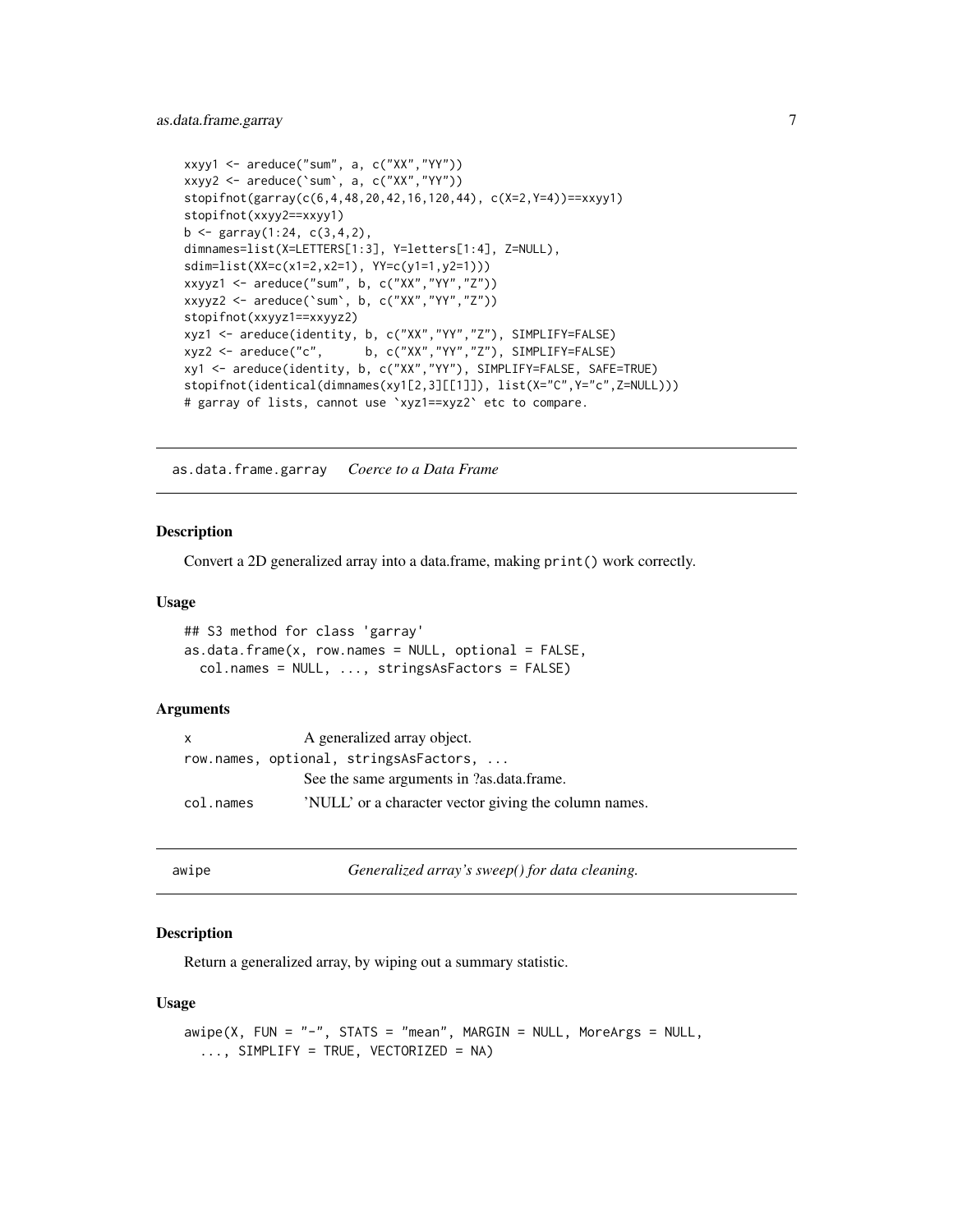#### <span id="page-7-0"></span>Arguments

| X            | A generalized array.                                                                                                                                                                                                                                                         |
|--------------|------------------------------------------------------------------------------------------------------------------------------------------------------------------------------------------------------------------------------------------------------------------------------|
| <b>FUN</b>   | The wiping function.                                                                                                                                                                                                                                                         |
| <b>STATS</b> | Numeric array or function.                                                                                                                                                                                                                                                   |
| MARGIN       | NULL - STATS is an array; character - STATS is a function, and by X being<br>reduced along MARGIN, X is wiped. Length 0 character vector means reducing<br>along no margin, resulting in a scalar (in this case, for example, a reduce (sum, X)<br>is the same as $sum(X)$ . |
|              | MoreArgs, SIMPLIFY, VECTORIZED                                                                                                                                                                                                                                               |
|              | Argument used by 'amap()'.                                                                                                                                                                                                                                                   |
| $\ddotsc$    | Argument used by 'areduce()'.                                                                                                                                                                                                                                                |

#### Examples

```
a <- garray(1:24, c(4,6), list(X=LETTERS[1:4], Y=letters[1:6]),
sdim=list(XX=c(x1=3,x2=1), YY=c(y1=1,y2=2)))
m1 <- awipe(a, MARGIN="XX")
m2 <- awipe(a, `-`, mean, "XX")
```
dim.garray *Dimensions of a generalized array*

#### Description

Retrieve or set the dimension of a generalized array.

#### Usage

```
## S3 method for class 'garray'
dim(x)
```
## S3 replacement method for class 'garray'  $dim(x)$  <- value

#### Arguments

|       | An generalized array.                                               |
|-------|---------------------------------------------------------------------|
| value | An integer (can be coerced from double numeric) vector, with names. |

## Details

The functions dim and dim <- are internal generic primitive functions. Here dim.garray and dim<-.garray are methods for 'garray's, which returns and setting with the named dimensions (margins). The two function is usually used as, for example,  $\dim(\ar{r})$  and  $\dim(\ar{r}) \leq c(A=3,B=2)$ . Native R saves the names of dim but seldom uses it. However, it is undocumented and not stable because some functions discard it (like:  $t()$ ). This package will totally neglect it but keeps the margins in dimnames.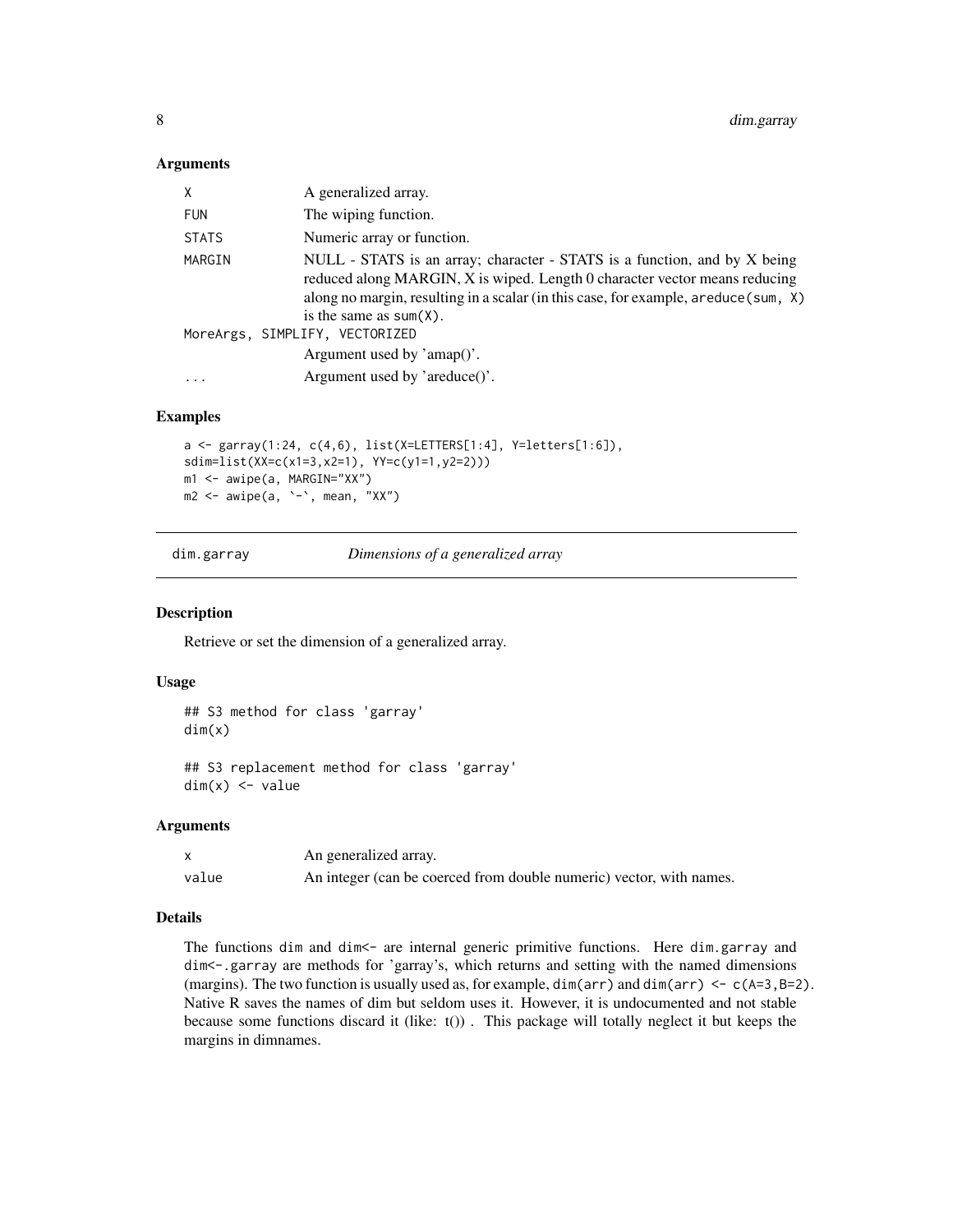<span id="page-8-0"></span>

## Description

Creates or tests for generalized arrays.

## Usage

```
garray(data, dim = NULL, dimnames = NULL, margins = NULL,
  sdim = attr(data, "sdim", exact = TRUE))
garray.array(x, sdim)
as.garray(x, \ldots)## S3 method for class 'garray'
as.garray(x, \ldots)## Default S3 method:
as.garray(x, \ldots)is.garray(x)
is.garray.duck(x)
is.scalar(x)
```
## Arguments

| data         | Usually a simple array, and can be a vector without dimensions.                                                                                                                              |
|--------------|----------------------------------------------------------------------------------------------------------------------------------------------------------------------------------------------|
| dim          | An integer vector giving the maximal indices in each dimension.                                                                                                                              |
| dimnames     | A list (or it will be ignored) with for each dimension one component, either<br>'NULL' or a character vector.                                                                                |
| margins      | Override the names of dim and of dimnames.                                                                                                                                                   |
| sdim         | Optional, a named list of numeric vectors indicating the subdivision of some of<br>the dimensions. The value vill become, after validated, the attribute sdim. See<br>'Details' and '?sdim'. |
| $\mathsf{x}$ | An R object.                                                                                                                                                                                 |
| $\cdot$      | Additional arguments to be passed to or from methods.                                                                                                                                        |
|              |                                                                                                                                                                                              |

## Details

Generalized arrays are generalized because they handle dimensions and subdimensions that are ragged; and they are also smart because they automatically match dimensions by margins (names of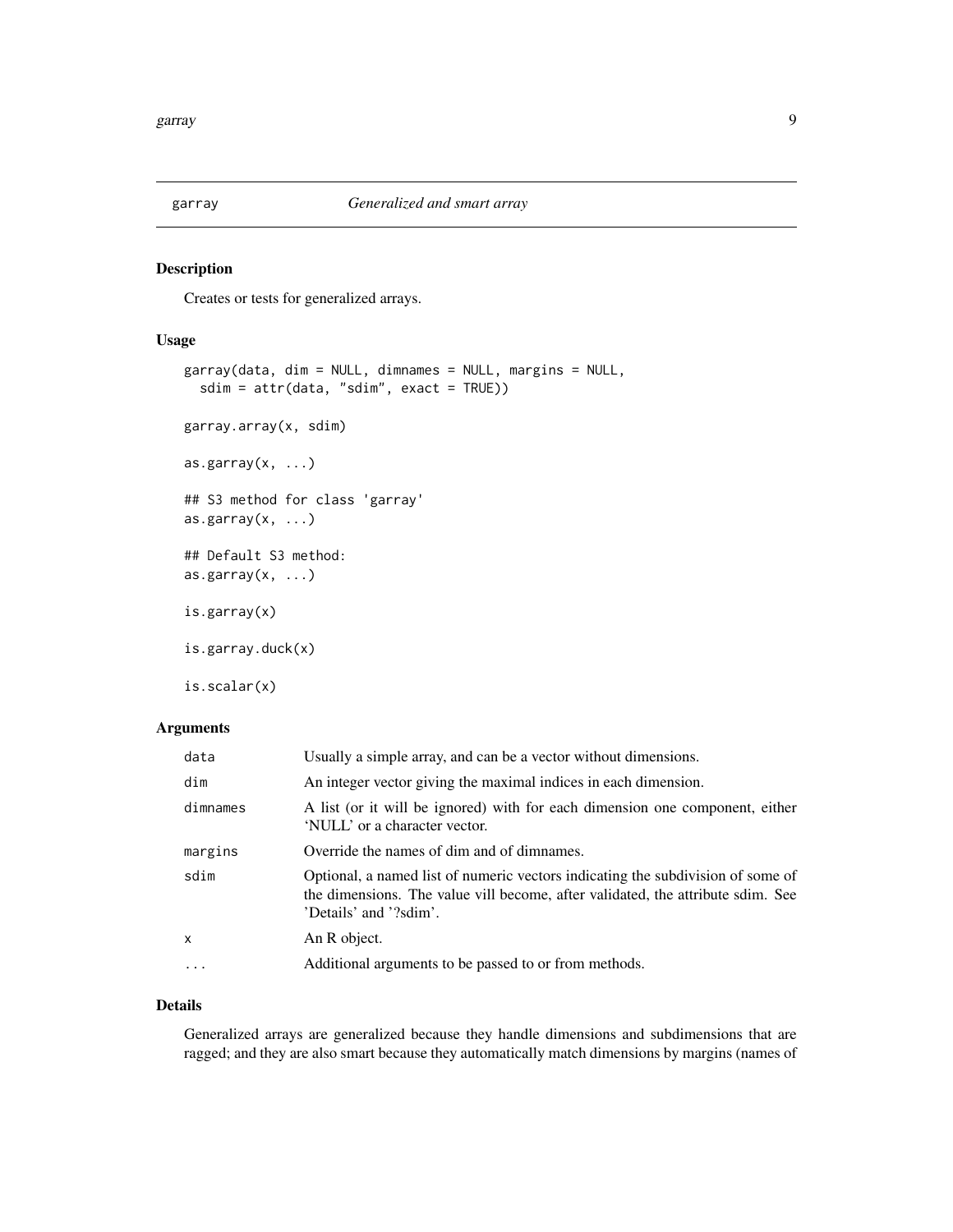<span id="page-9-0"></span>dimnames). Margins is implemented similar to R's native class "table", i.e., use names of dimnames to store the margins

Attribute sdim denotes subdimensions, which are the subdivision of dimensions or grouping of members of a dimension, for organizing a ragged array. It is a named list of numeric vectors, each of which indicates the lengths of subdivision groups within a dimension. Every name of the list prefixed with a margin of the generalized array. By the matching of sdim names and dim names, utility functions figure out which dimensions the sub dimensions reside in. Sum of a vector of the list usually equals to the extent of the corresponding dimension. If they are not equal and the extent can not be divided exactly by the sum, the subdimension is invalid and will be dropped. If the extent can be divided exactly by the sum, the subdimension is still valid but non-canonical. Non-canonical subdimension can be provided to garray() and sdim <- as argument, and the two functions canonicalize it. Other utility functions cannot handle non-canonical subdimension, thus manually constructing objects of garray class is permitted but dangerous. Values of each vector of the list denotes the repeating times of subdimension residing in the coresponding dimension (called superdim). More than 1 subdimension reside in the same superdim is allowed. This feature allows dividing a subdimension further, organizing the subdims into hierachy.

By definition and for S3 dispatching, class(.)="garray" is required, but simple arrays with proper margins actually work correctly with most functionalities of this package. For the sake of compatibility and reducing warning message, is.garray.duck() tests whether the array has proper margins.

A still problem is that attributes in R are fragile, even indexing will drop most attributes. Utility functions and methods for dispatching for 'garray' implemented in this package guaranttee to save the margins (names of dimnames) and subdimension (attr(\*,'sdim')).

#### Functions

- garray.array: A simple and faster version of garray(), mainly for internal usage. Note that garray() is not generic function, thus garray.array() will never be called by dispatching.
- is.garray: is.garray do simple validation, no check for validity of sdim because it is too expensive. Operation of sdim by this package is always guaranteed the validity.
- is.garray.duck: is.garray.duck do duck-typing validation, ignoring the class
- is.scalar: Test whether the vector or array is actually a scalar (length(x)==1L).

#### Examples

```
a1 <- garray(1:27, c(A=3,B=9), sdim=list(AA=c(a=2,b=1),BB=c(a=3)))
a2 <- garray(1:27, c(A=3,B=9), sdim=list(AA=c(a=2,b=1),BB=c(a=4)))
```
margins *The margins and dimensions of a generalized array object*

#### **Description**

Margins means the names of dimnames of an array. margins<- and remargins are for renaming, but margins<- ignores the names of value while remargins according to the names of value renames the margins. Doing so, remargins may also keep sdim. margins<- always removes sdim. For remargins the length of value can be shorter than that of the margins if the value has names.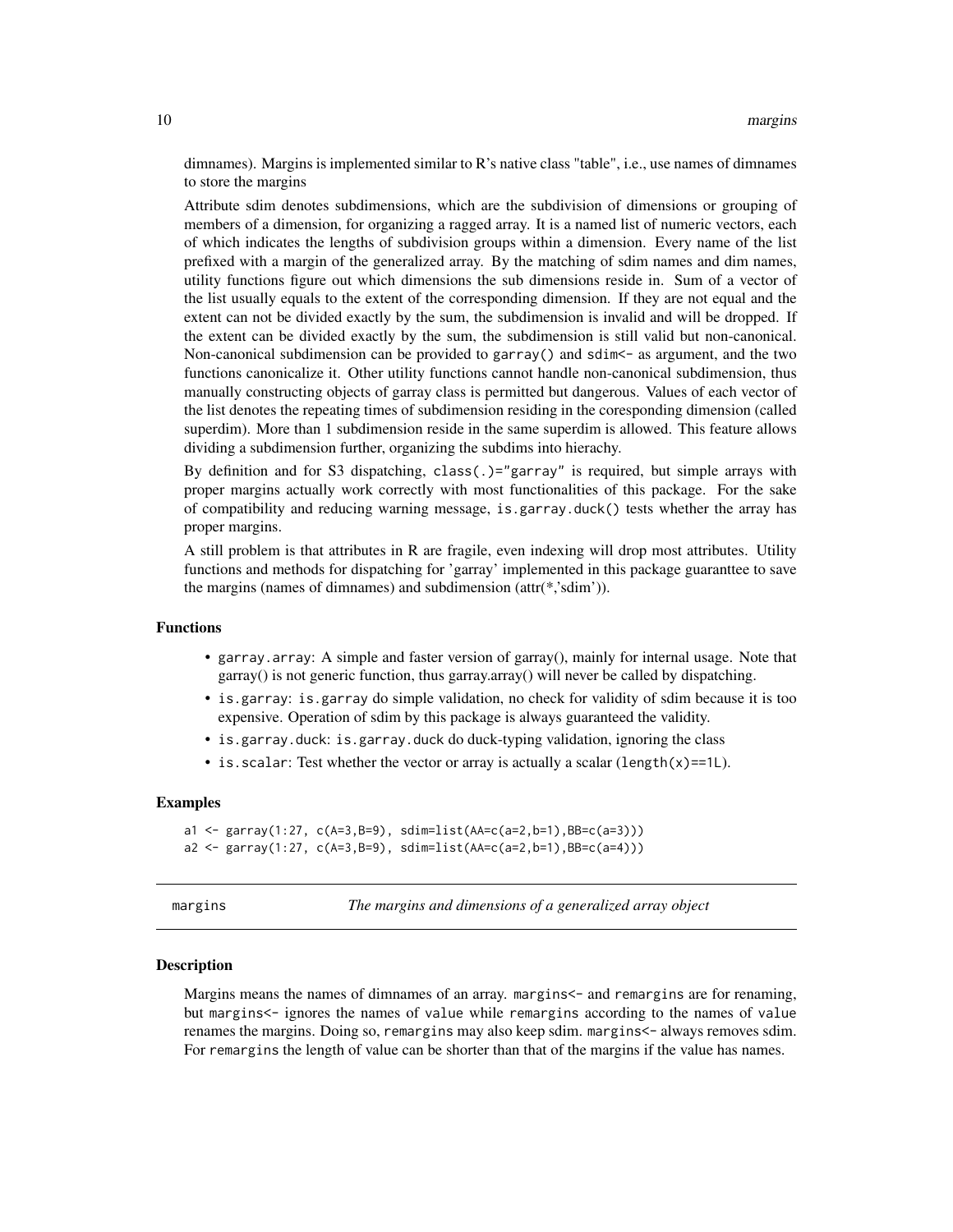## <span id="page-10-0"></span>print.garray 11

## Usage

margins(x)  $margins(x) \leq w$ alue remargins(x, value)

## Arguments

| x.    | A generalized array.                                                                                                                                                                                                                                                                                            |
|-------|-----------------------------------------------------------------------------------------------------------------------------------------------------------------------------------------------------------------------------------------------------------------------------------------------------------------|
| value | A character vector will become the margins (names of dimnames) of the general-<br>ized array, margins<- ignores the names of value while remargins according<br>to the names of value renames the margins. For remargins the length of value<br>can be shorter than that of the margins if the value has names. |
|       |                                                                                                                                                                                                                                                                                                                 |

## Description

Print out a generalized array and returns it *invisibly*.

## Usage

```
## S3 method for class 'garray'
print(x, \ldots)
```
## Arguments

|         | A generalized array object.                           |
|---------|-------------------------------------------------------|
| $\cdot$ | Additional arguments to be passed to or from methods. |

psummary *Parallel summary, inspired by pmax() and pmin().*

## Description

Functions of Summary group are all, any, max, min, prod, range, and sum, which reduce a vector into a scalar (except range), thus the name of psummary(). Of course, other FUN can be passedin, but functions like range() that returns a non-scalar vector result in unpredictable return. For arguments of different size, pmin() and pmax() make fractional recycling and issue warning, but psummary() error since as.data.frame() do not fractionally recycle.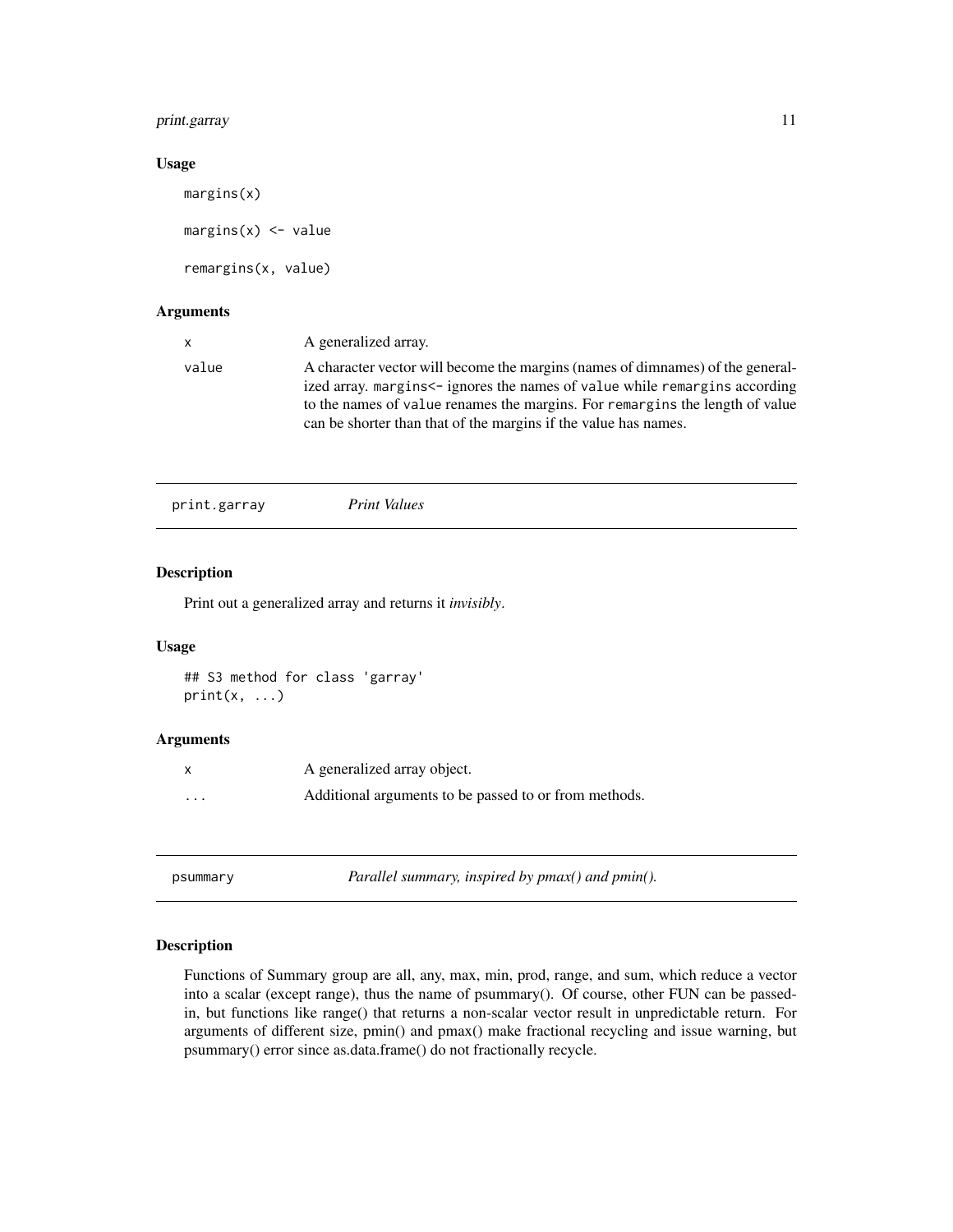## Usage

```
psummary(...)
## S3 method for class 'garray'
psummary(...)
## Default S3 method:
psummary(...)
```
## Arguments

... Usually in the form psummary(x, y, z, FUN=sum, na.rm=TRUE), alternaitvely psummary(list(x, y, z), FUN=sum, na.rm=TRUE).

read.ctable *Read a complex table and return array in basic storagemode.*

#### Description

A complex table has several row and colume headers, some of which indicate the hierarchy of the dimensions (thus the returned array may have more dimensions than row and column), some of which are real row.names and col.names that will be turn into dimnames, and some of which are additional attributes. Cells of non-header are all in a same format (like double). The original header are preserved as attributes. The dimnames strictly save the layout of the matrix, thus row.names and col.names should be carefully chosen for matching the actual dimension. Sometime aperm() is needed after this function. Sparse table, where dimnames is not complete (unbalanced) and needs non-fractionally recycling, is not supported.

## Usage

```
read.ctable(file, header, row.names, col.names, ...,
  storagemode = "double")
```

| file                 | The name of the file to be read in, see ('file' in ?read.table).                                                                           |
|----------------------|--------------------------------------------------------------------------------------------------------------------------------------------|
| header               | hierarchy structure of the header, a list of length 2, assigning the index of row<br>and col header, affecting parsing of the input table; |
| row.names, col.names |                                                                                                                                            |
|                      | a list, whose elements can be a character vector assigning the name of one di-                                                             |
|                      | mension directly, or a integer scalar which is the index (icol, irow) of row, col-                                                         |
|                      | header that will be extracted; since the row and the col headers can have hi-                                                              |
|                      | erarchy in the input table and the hierarchy will be organized into addisional                                                             |
|                      | dimensions, rownames indicate the names of dimensions that are from the row                                                                |
|                      | of the input table, while colnames, the col; in the input table, the header can be                                                         |
|                      | in two pattern: AAA and AOO; in the AAA pattern, the names are repeated for                                                                |

<span id="page-11-0"></span>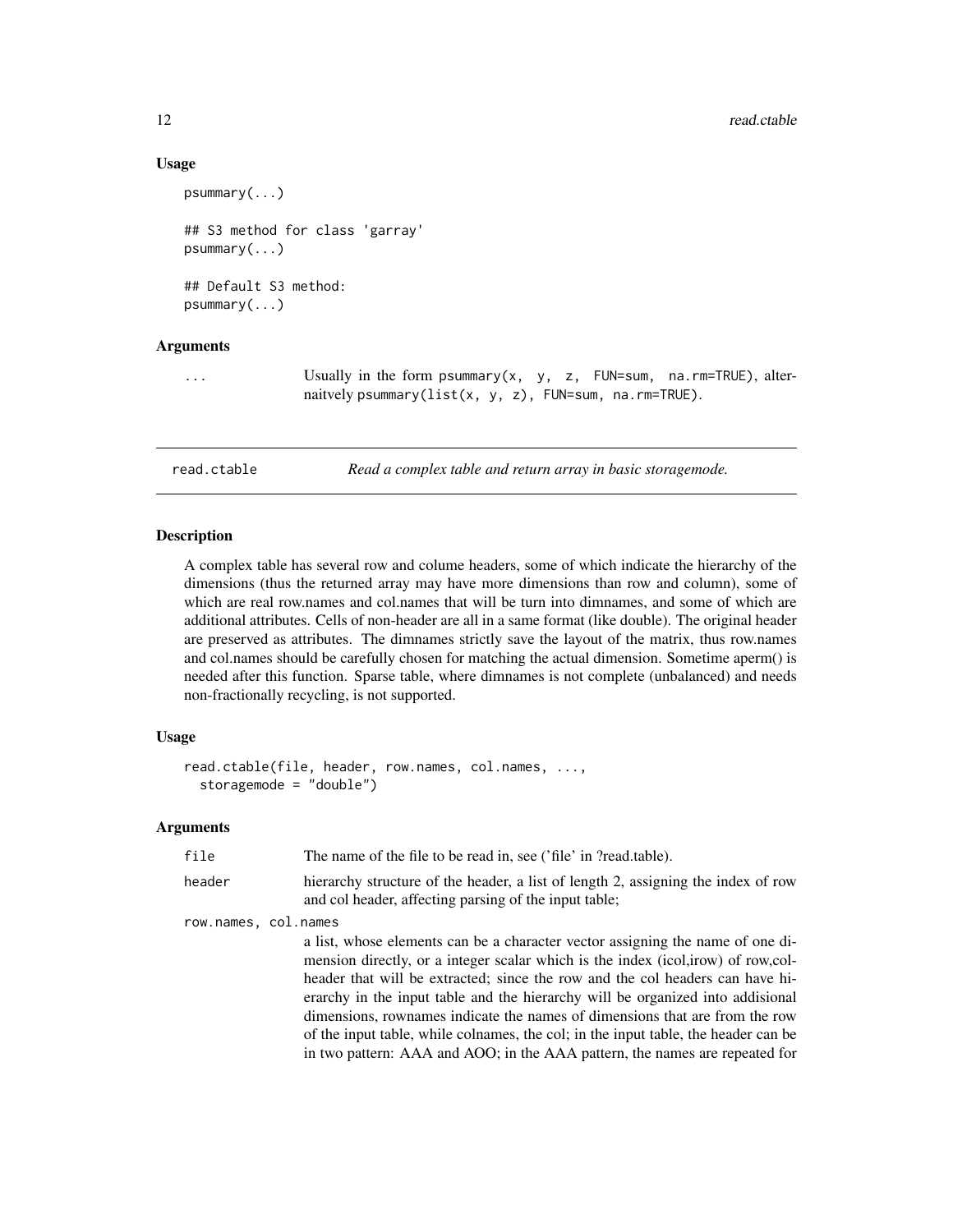<span id="page-12-0"></span>

|             | the cells that are in the same index in high dimension, while in the AOO pattern,                                                                                                            |
|-------------|----------------------------------------------------------------------------------------------------------------------------------------------------------------------------------------------|
|             | the names appear once at the first and the other cells that are in the same in-                                                                                                              |
|             | dex in high dimension are left blank; in the output array, row, col. names are not                                                                                                           |
|             | necessary dimnames[[1]] and dimnames[[2]]; if all elements of the list are a<br>integer scalar, then the list can also be coded as a integer vector (since they are<br>the same for lapply); |
|             | Further arguments to be passed to 'read.table'.                                                                                                                                              |
| storagemode | The storage mode of return matrix, usually 'double'.                                                                                                                                         |
|             |                                                                                                                                                                                              |

#### sdim *Subdimensions of an array*

## Description

Retireve or set the subdimension of an array.

#### Usage

sdim(x)

 $sdim(x, warn = TRUE)$  <- value

## Arguments

| X.    | A generalized array.                                                                                                                                                  |
|-------|-----------------------------------------------------------------------------------------------------------------------------------------------------------------------|
| warn  | Whether issue warning when some of subdimensions are invalid and get dropped.                                                                                         |
| value | A named list of numeric vectors indicating the subdivision of some of the dimen-<br>sions. The value vill become, after validated, the attribute sdim. See '?garray'. |

## Details

Validation of subdimension is expensive because its consistency with dim need checking. Thus most of functions do not validate it. Operations of subdimension with functions discussed here are guaranteed to be always keeping the consistency.

## Value

The subdimensions (a non-empty list) or NULL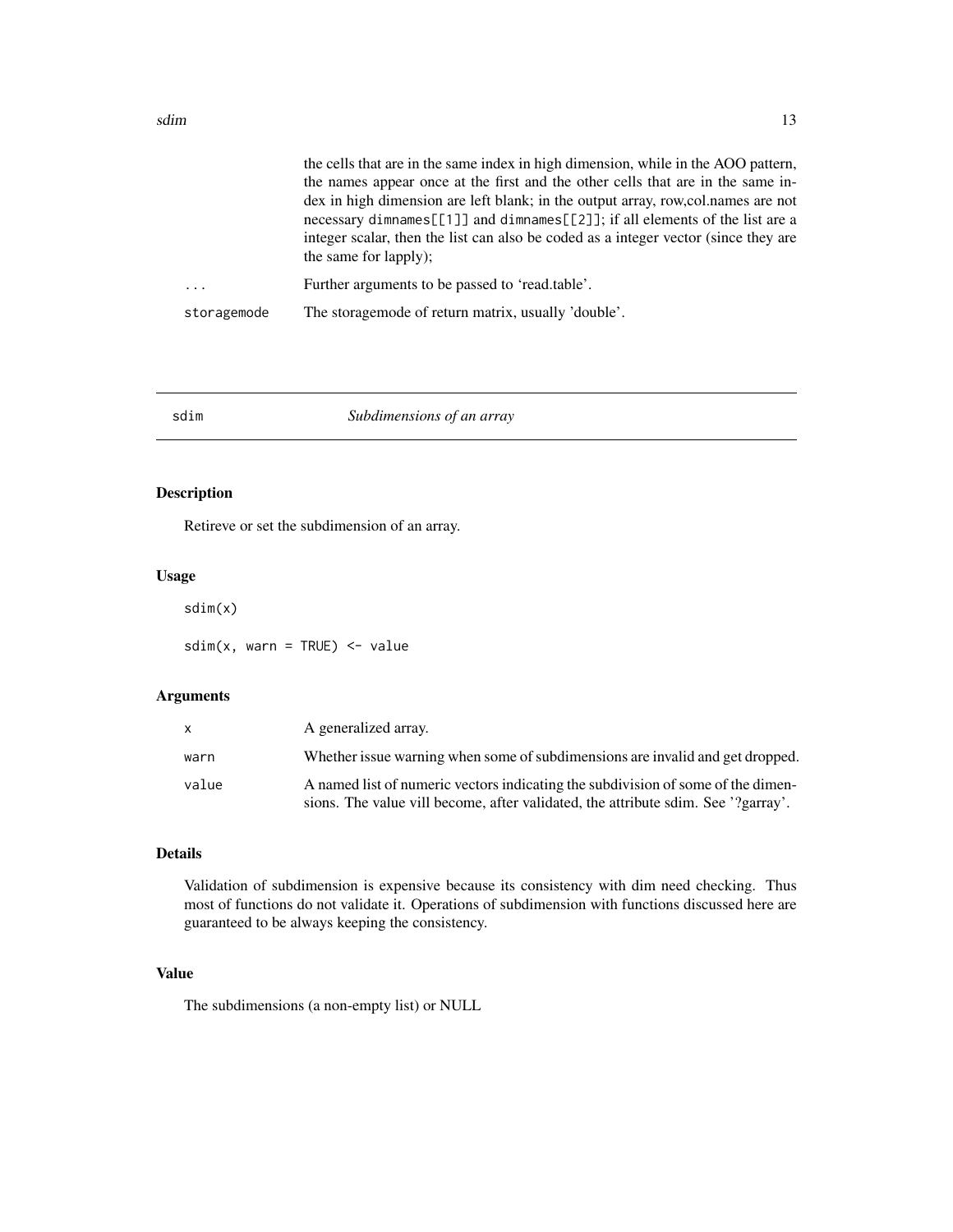<span id="page-13-0"></span>

## Description

Indexing along margins as usual  $[$ .  $array$ , and along subdim.

## Usage

```
## S3 method for class 'garray'
...[drop=TRUE]
#`[.garray`(..., drop=TRUE)
#x[i]
#x[i,j,...,drop=TRUE]
#x[m]
#x[l]
#x[M=i,N=j,...]
#\method{[}{garray}(...) <- value
#`[<-.garray`(..., value)
#x[i] <- value
\#x[i,j,...] <- value
#x[m] <- value
#x[l] <- value
#x[M=i,N=j,...] <- value
```
## Arguments

| drop              | Whether indeces where 1= $=$ dim are removed. Different from R's native [, a<br>garray will become a garray or scalar, never a vector.                                                                                                                                                                                                       |
|-------------------|----------------------------------------------------------------------------------------------------------------------------------------------------------------------------------------------------------------------------------------------------------------------------------------------------------------------------------------------|
| value             | An array or a scalar.                                                                                                                                                                                                                                                                                                                        |
| x                 | A generalized array from which elements are extracted or replaced.                                                                                                                                                                                                                                                                           |
| i, j, m, 1, M, N, |                                                                                                                                                                                                                                                                                                                                              |
|                   | In addition to the native styles $(i, j, etc.)$ accepted by $[$ , can be:                                                                                                                                                                                                                                                                    |
|                   | 1. a matrix $m$ with column names, which (colnames $(m)$ ) is a permutation of<br>margins of the array.                                                                                                                                                                                                                                      |
|                   | 2. an list $1 \le$ list(i,j,), can be unnamed or named, where NULL<br>means to select all:                                                                                                                                                                                                                                                   |
|                   | 3. arguments with names (M, N, etc), where NULL and missing means to select<br>all.                                                                                                                                                                                                                                                          |
|                   | These extensions make indexing 3 times slower than native indexing. Since it is<br>hard to assign Missing Arg in list(), at the moment Missing Arg is only safe in na-<br>tive R subsettting style. Using NULL to select all like Missing Arg is actually not<br>consistent in semantic of other uses of NULL. As shown by what c() returns, |

NULL is a generalized form of logical(0), integer(0), and character(0),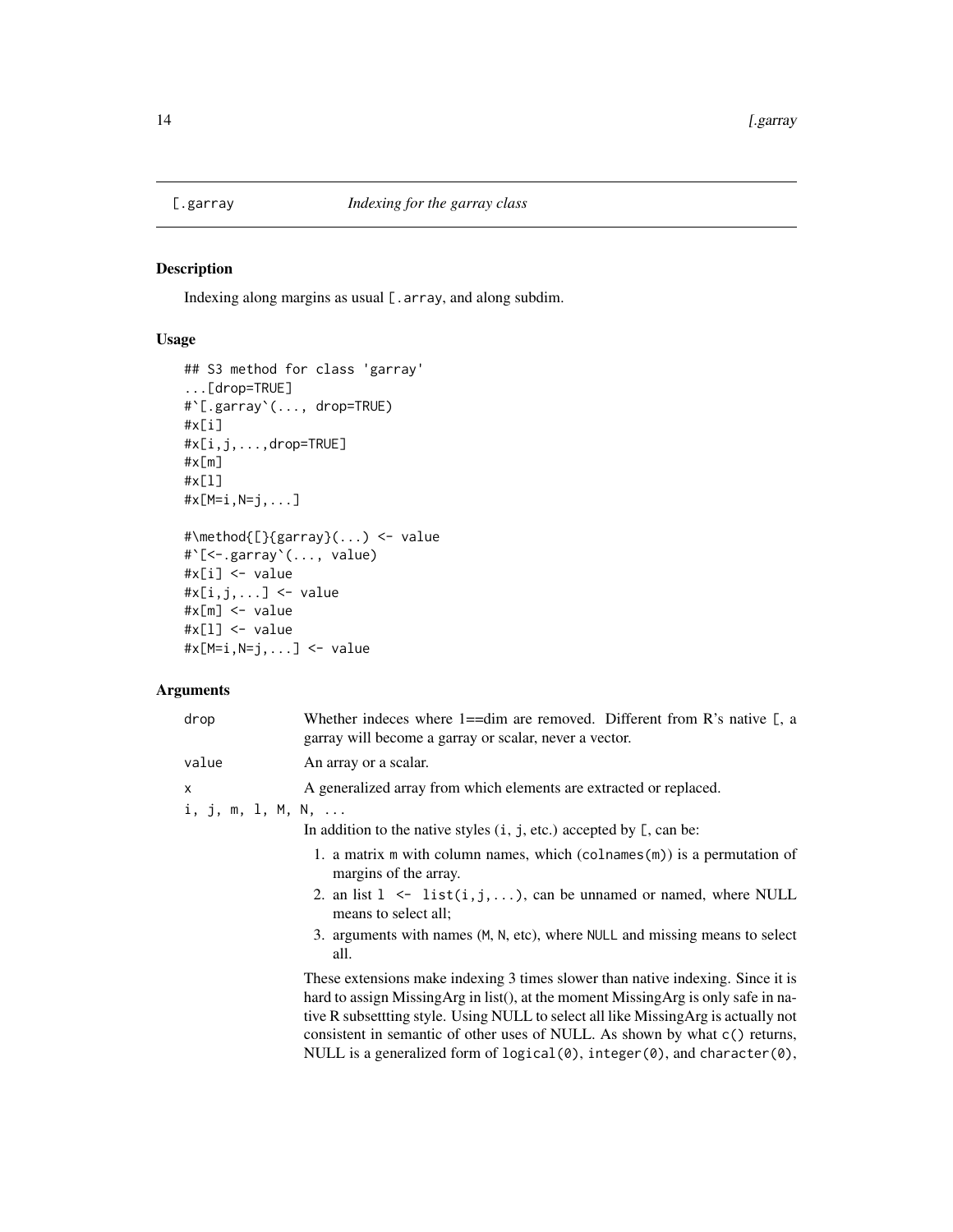all of which means to select none when indexing. So take care of NULL if indexing with variables.

### <span id="page-14-0"></span>Examples

```
mm <- matrix(c(1:3,1), 2, 2, dimnames=list(NULL, c("B","A")))
a <- garray(1:27, c(A=3,B=9), sdim=list(AA=c(a=2,b=1),BB=c(a=3)))
b \leq a[mm]c1 <- a[B=1:2,A=NULL]
c2 <- a[B=1:2,A=]c3 \leq a[B=1:2]c4 <- a[list(B=1:2)]
c5 <- a[list(B=1:2,A=NULL)]
c6 \leftarrow a[List(NULL, 1:2)]d1 <- a[,] ; d1[B=1:2,A=NULL] <- c1*10
d2 <- a[,] ; d2[B=1:2,A=] <- c1*10
d3 <- a[,] ; d3[B=1:2] <- c1*10
d4 <- a[,] ; d4[list(B=1:2)] <- c1*10
d5 <- a[,] ; d5[list(B=1:2,A=NULL)] <- c1*10
d6 <- a[,] ; d6[B=1:2,A=NULL] <- 1
d7 <- a[,] ; d7[mm] <- 1000
d8 <- a[,] ; d8[mm] <- 1:2*1000
e1 <- a[AA=1,drop=FALSE]
e11 <- a[AA=c(1,1),drop=FALSE]
e2 <- a[AA="b",drop=FALSE]
ebb <- a[AA=c("b","b"),drop=FALSE]
e3 <- a[,] ; e3[AA="b"] <- e2*10
e33 <- a[,] ; e33[AA=c("b","b")] <- c(e2*0.1, e2*100)
# Work in the same manner of \text{e33}[c(3,3),] < -c(e^{2*0.1}, e^{2*100}).
e4 <- a[A=c(TRUE,FALSE,FALSE),drop=FALSE]
e5 <- a[A=TRUE,drop=FALSE]
e6 <- a[B=c(TRUE,FALSE,FALSE),drop=FALSE]
e7 <- a[AA=TRUE,drop=FALSE]
e8 <- a[AA=c(TRUE,FALSE),drop=FALSE]
```
%+% *Function composition operator*

#### Description

Composite functions a and b into  $a(b(...))$ .

#### Usage

a %+% b

| A function that can be called with one argument.                               |
|--------------------------------------------------------------------------------|
| A function that can be called with one or more argument, and result of b() can |
| be passed to $a()$ .                                                           |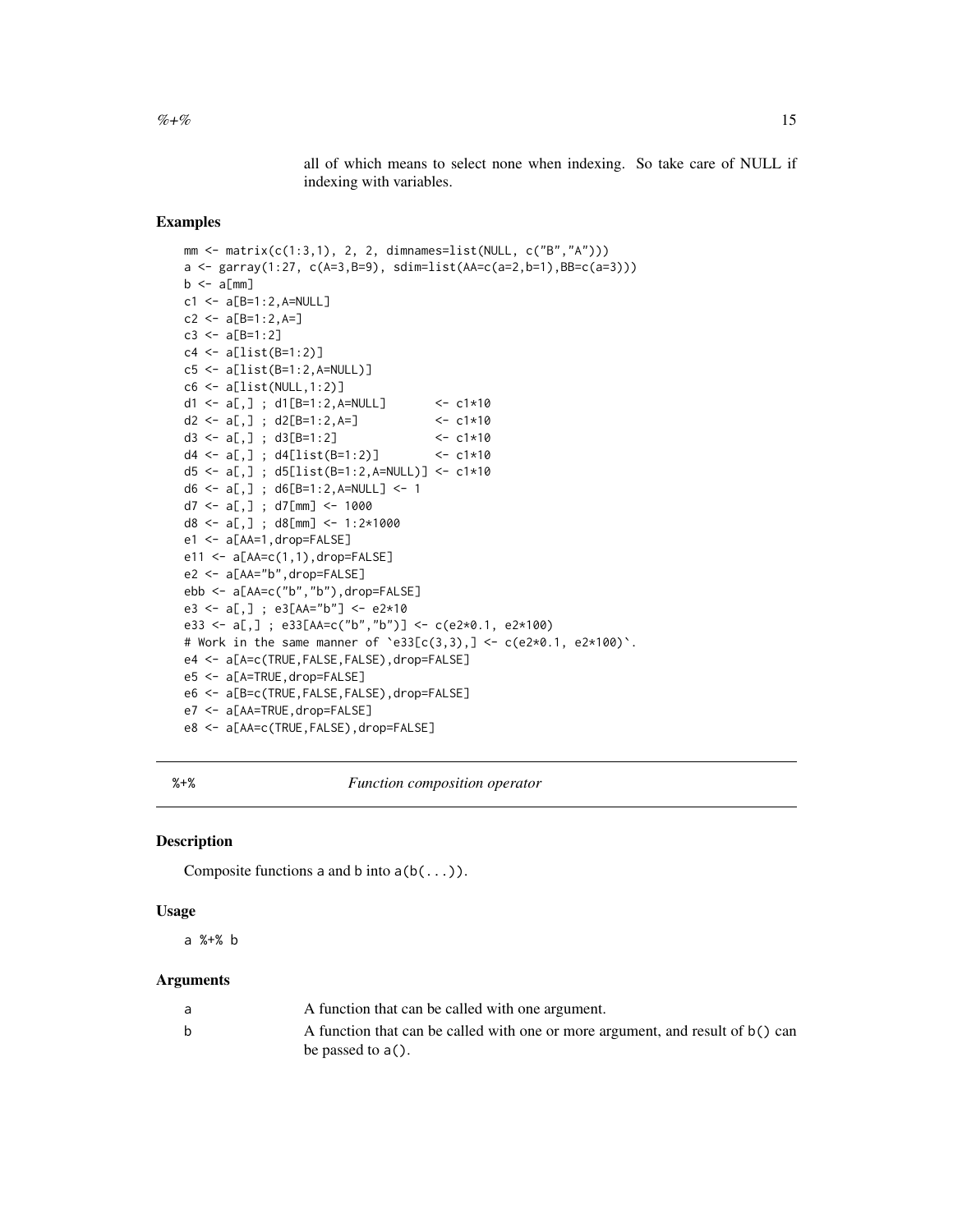A new function, whose arguments are what b() can accept, and whose result is what a() can return.

## Examples

```
lse <- log%+%sum%+%exp
lse(1:10)
#logsumexp(1:10) # actual logsumexp() is more sophistic
log(sum(exp(1:10)))
sum <- sd
lse(1:10) # lse() is fixed at definition
log(sum(exp(1:10)))
(log%+%sum%+%exp)(1:10) # now is (log%+%sd%+%exp)
```